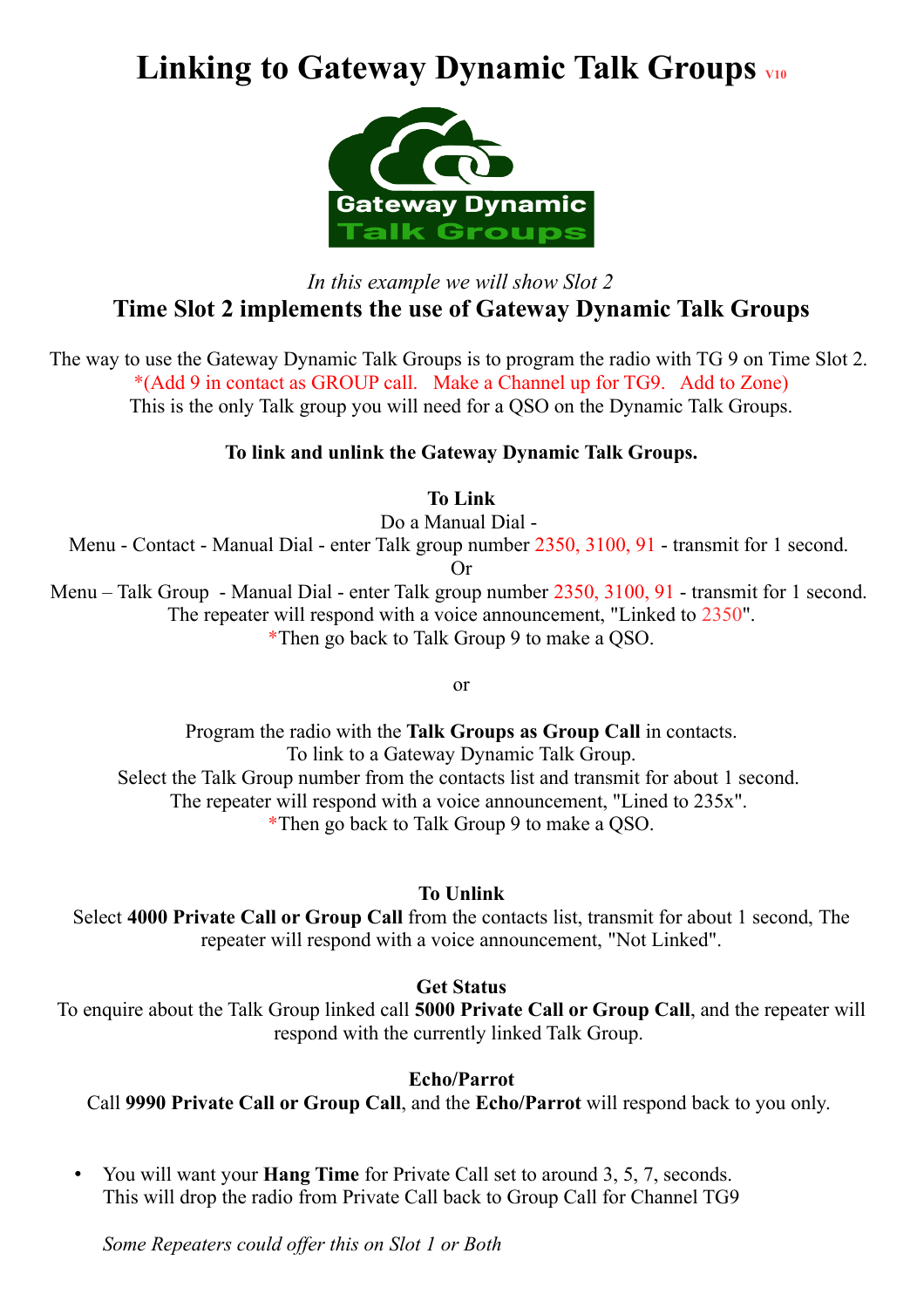# **How to Setup on Repeater or Hotspot**

You will need Pi-Star V4 or Newer

Set your Pi-Star up for BrandMeister DMRGateway.

|                      | <b>DMR</b> Configuration      |       |
|----------------------|-------------------------------|-------|
| Setting              |                               | Value |
| <b>DMR Master:</b>   | <b>DMRGateway</b>             |       |
| BrandMeister Master: | BM United Kingdom 2341 $\sim$ |       |
|                      |                               |       |

## **You then need to go to – Configuration – Expert – Full Edit: DMR GW**

Backup your Pi-star before making any Changes!!

**Then to -** [DMR Network 1] Enabled=1 Address=51.68.220.36 Port=62031 TGRewrite0=2,9,2,9,1 PCRewrite0=2,94000,2,4000,1001 TypeRewrite0=2,9990,2,9990 SrcRewrite0=2,4000,2,9,1001 PassAllPC0=1 PassAllTG0=1 PassAllPC1=2 PassAllTG1=2 Password="passw0rd" Debug=0 Id=YOUR ID NUMBER Name=BM\_United\_Kingdom\_2341

### **We need to change all this section to -**

[DMR Network 1] Enabled=1 Address=51.68.220.36 Port=62031 TypeRewrite=2,9990,2,9990 TGDynRewrite=2,91,4000,5000,9,999908,234999,9990 PassAllPC=2 PassAllPC0=1 PassAllTG1=1 Password="passw0rd" #Use your password if set in Selfcare Debug=0 Id=YOUR ID NUMBER Name=BM\_United\_Kingdom\_2341

**This will let you use TG 91 to 999999 via Gateway Dynamic Talk Groups on Slot 2** Normal Talk Groups via Slot 1 on Repeater or Duplex Hotspot.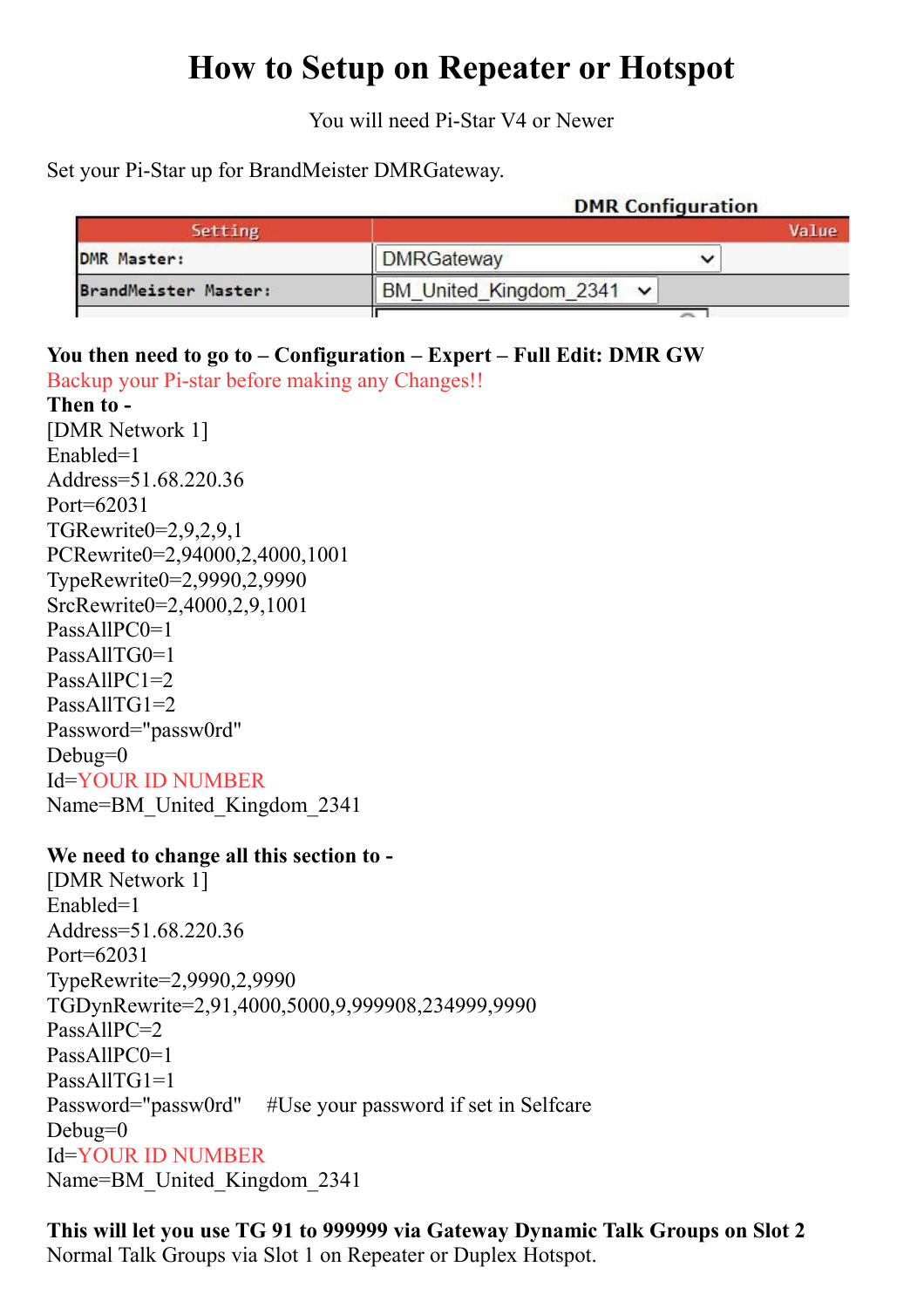## **You could have on both Slots 1 & 2.** *(Repeaters and Duplex Hotspots)*

[DMR Network 1] Enabled=1 Address=51.68.220.36 Port=62031 TypeRewrite0=1,9990,2,9990 TypeRewrite1=2,9990,2,9990 TGDynRewrite0=1,91,4000,5000,9,999908,234999,9990 TGDynRewrite1=2,91,4000,5000,9,999908,234999,9990 PassAllPC0=1 PassAllPC1=2 Password="passw0rd" #Use your password if set in Selfcare Debug=0 Id=YOUR ID NUMBER Name=BM\_United\_Kingdom\_2341

**This will let you use TG 91 to 999999 via Gateway Dynamic Talk Groups on Slot 1 & 2**

### **Information**

TGDynRewrite=2,91,4000,5000,9,999908,234999,9990

| $\overline{2}$         | $=$ Slot 2                                                    |  |
|------------------------|---------------------------------------------------------------|--|
| 91                     | $=$ Start Talk Group in the range you wish to use             |  |
| 4000                   | $=$ Include to get spoken confirmation back via TG 9          |  |
| 5000                   | $=$ Include for information to be spoken back via TG 9        |  |
| 9                      | $=$ Pass all Gateway Dynamic Talk Groups to TG 9              |  |
| 999908                 | $=$ End Talk Group in the range you wish to use               |  |
| $91 + 999908 = 999999$ |                                                               |  |
| 234999                 | $=$ Ignore so APRS will be passed                             |  |
| 9990                   | $=$ Ignore so Echo is passed back to sender only and not TG 9 |  |
|                        |                                                               |  |

So this takes us from TG 91 to 999999 via TG 9 All Talk Groups below 90 will not be passed to TG 9 and work as normal 7 Dig ID Private Calls will not be passed to TG 9

To include 7 Dig ID as Talk Groups we add a extra 9 TGDynRewrite=2,91,4000,5000,9,999908**9**,234999,9990 *When using this you can no longer do Private Calls to other users.* 

*This system is still being developed. You can follow on this link <https://groups.io/g/OpenDV/search?ev=0&q=dynamic>*